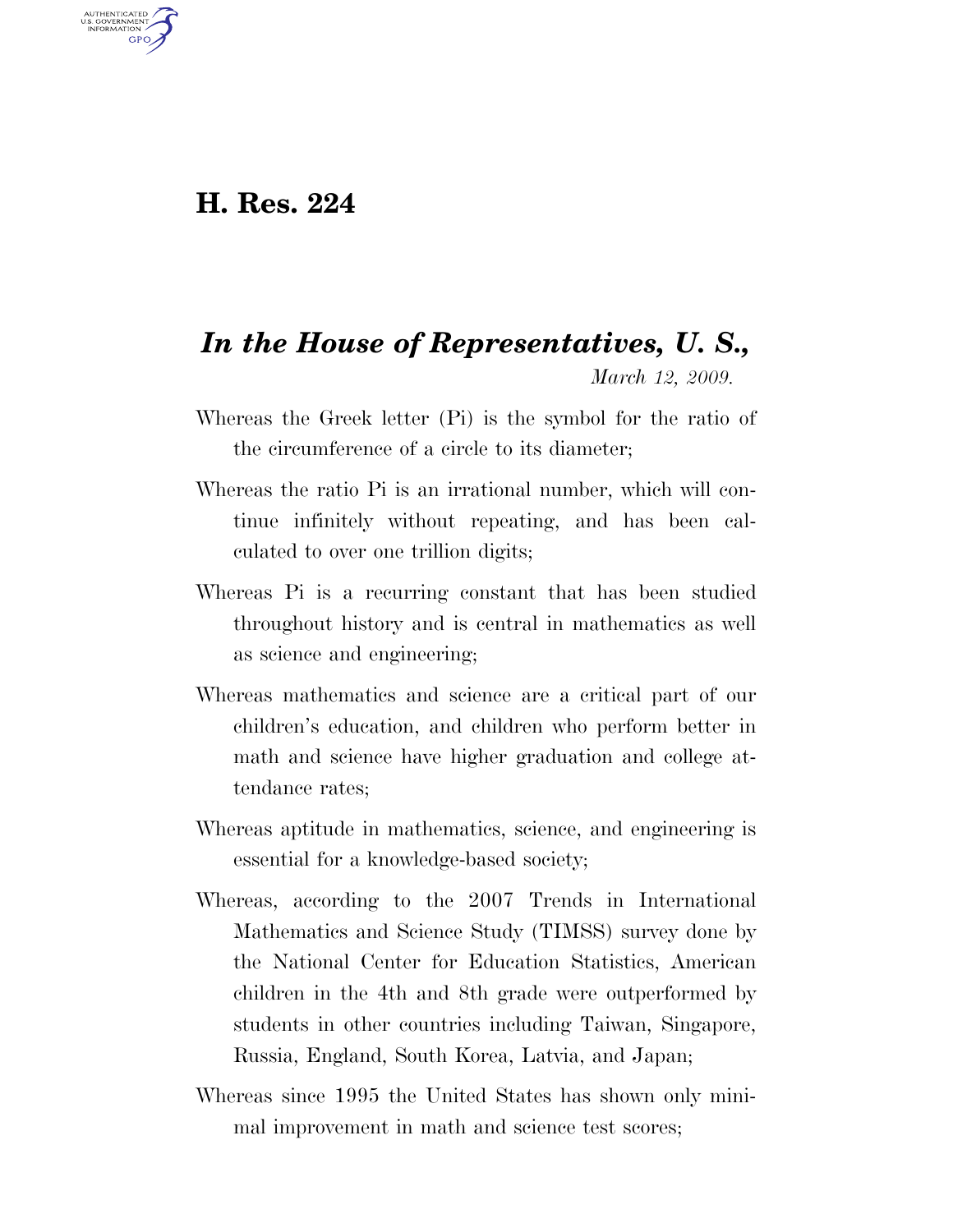- Whereas by the 8th grade, American males outperform females on the science portion of the TIMSS survey, especially in Biology, Physics, and Earth Science, and the lowest American scores in math and science are found in minority and impoverished school districts;
- Whereas America needs to reinforce mathematics and science education for all students in order to better prepare our children for the future and in order to compete in a 21st Century economy;
- Whereas the National Science Foundation has been driving innovation in math and science education at all levels from elementary through graduate education since its creation 59 years ago;
- Whereas mathematics and science can be a fun and interesting part of a child's education, and learning about Pi can be an engaging way to teach children about geometry and attract them to study science and mathematics; and
- Whereas Pi can be approximated as 3.14, and thus March 14, 2009, is an appropriate day for ''National Pi Day'': Now, therefore, be it

*Resolved,* That the House of Representatives—

(1) supports the designation of a ''Pi Day'' and its celebration around the world;

(2) recognizes the continuing importance of National Science Foundation's math and science education programs; and